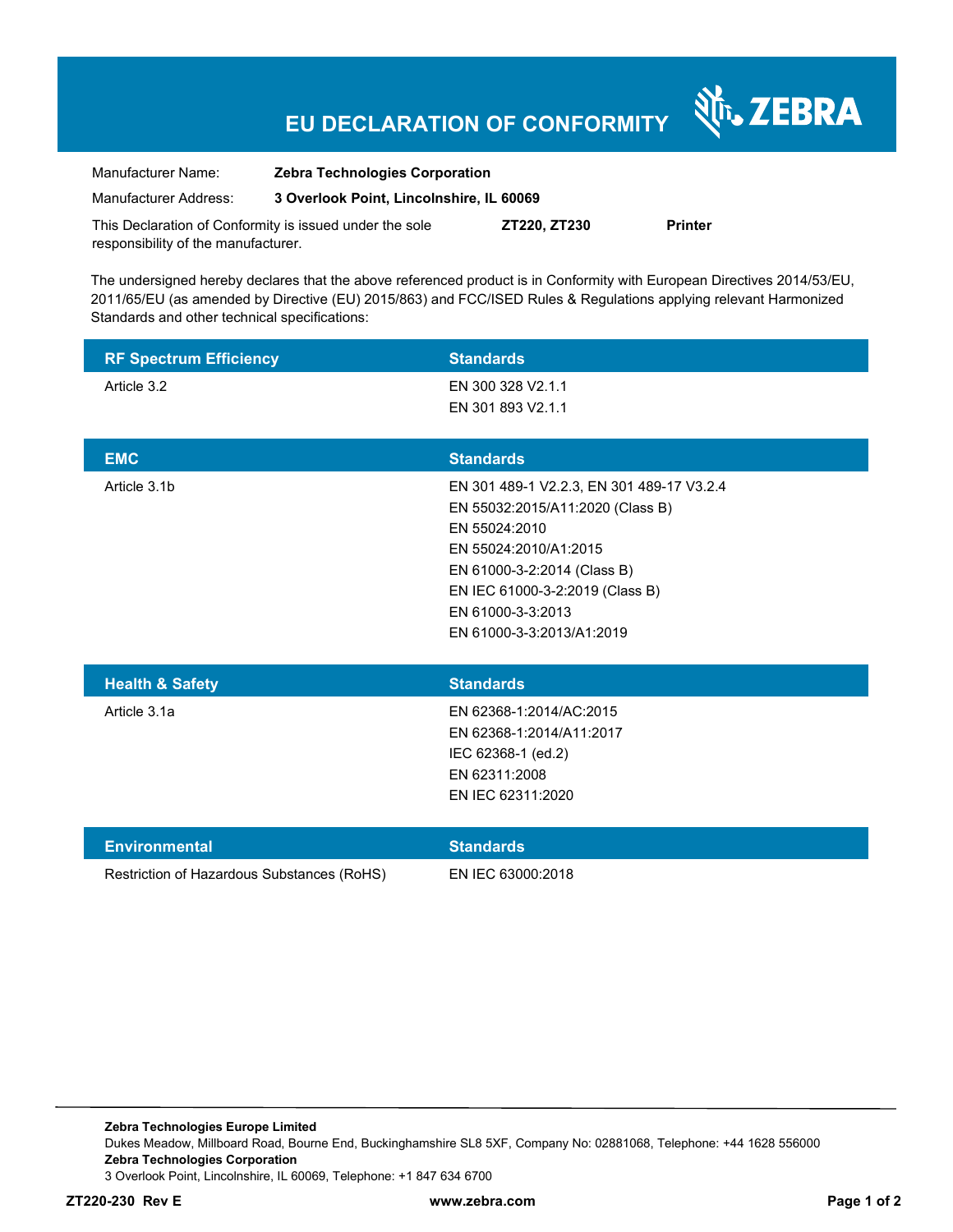### **EU DECLARATION OF CONFORMITY**

With regard to Directive 2014/53/EU, the conformity assessment procedure referred to in Article 17.2(a) and detailed in Annex II has been followed.

US company representative for FCC Supplier's Declaration of Conformity (47 CFR Part 2.1071 to 2.1077) is Jay Cadiz and can be reached at jcadiz@zebra.com.

#### **Signed on behalf of Zebra Technologies Corporation**

*\_\_\_\_\_\_\_\_\_\_\_\_\_\_\_\_\_\_\_\_\_\_\_\_\_\_\_\_\_\_\_\_\_\_\_\_\_\_\_\_\_\_*

gy Cadi

Jay Cadiz Rev: E Manager, Compliance Engineering Place: Lincolnshire

*(Authorized Corporate Signature)* Date of Affixing the CE Mark: 1 January 2018 Date: 17 February 2022

र्शे<sub>ं</sub> ZEBRA